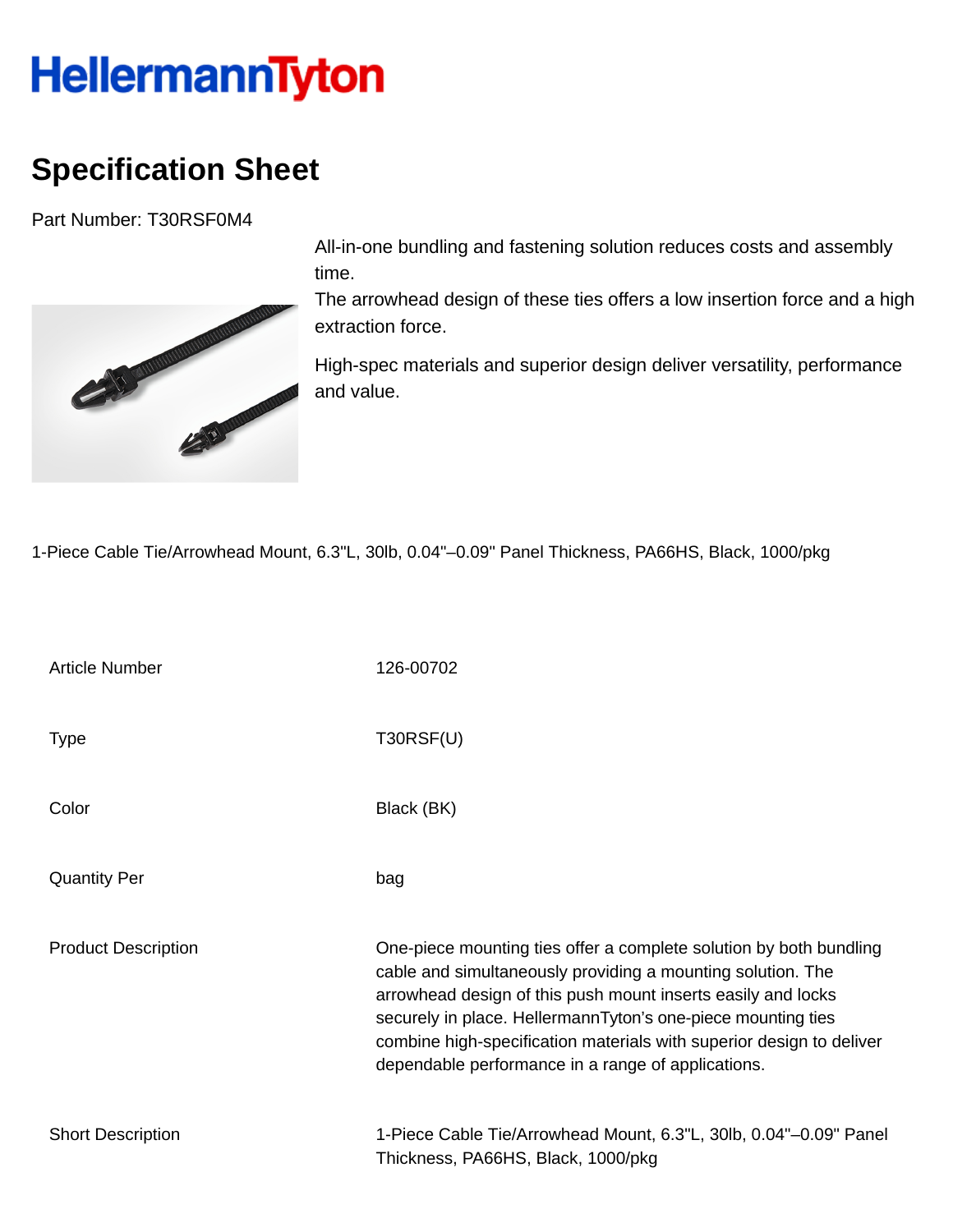| Minimum Tensile Strength (Imperial)   | 30.0                   |
|---------------------------------------|------------------------|
| Minimum Tensile Strength (Metric)     | 135                    |
| Length L (Imperial)                   | 6.3                    |
| Length L (Metric)                     | 160.02                 |
| <b>Fixation Method</b>                | Arrowhead              |
| <b>Identification Plate Position</b>  | none                   |
| Releasable Closure                    | <b>No</b>              |
| <b>Tie Closure</b>                    | plastic pawl           |
| Variant                               | <b>Inside Serrated</b> |
| Width W (Imperial)                    | 0.14                   |
| Width W (Metric)                      | 3.6                    |
| <b>Bundle Diameter Min (Imperial)</b> | 0.06                   |
| <b>Bundle Diameter Min (Metric)</b>   | 1.6                    |
| <b>Bundle Diameter Max (Imperial)</b> | 1.3                    |
| <b>Bundle Diameter Max (Metric)</b>   | 31.0                   |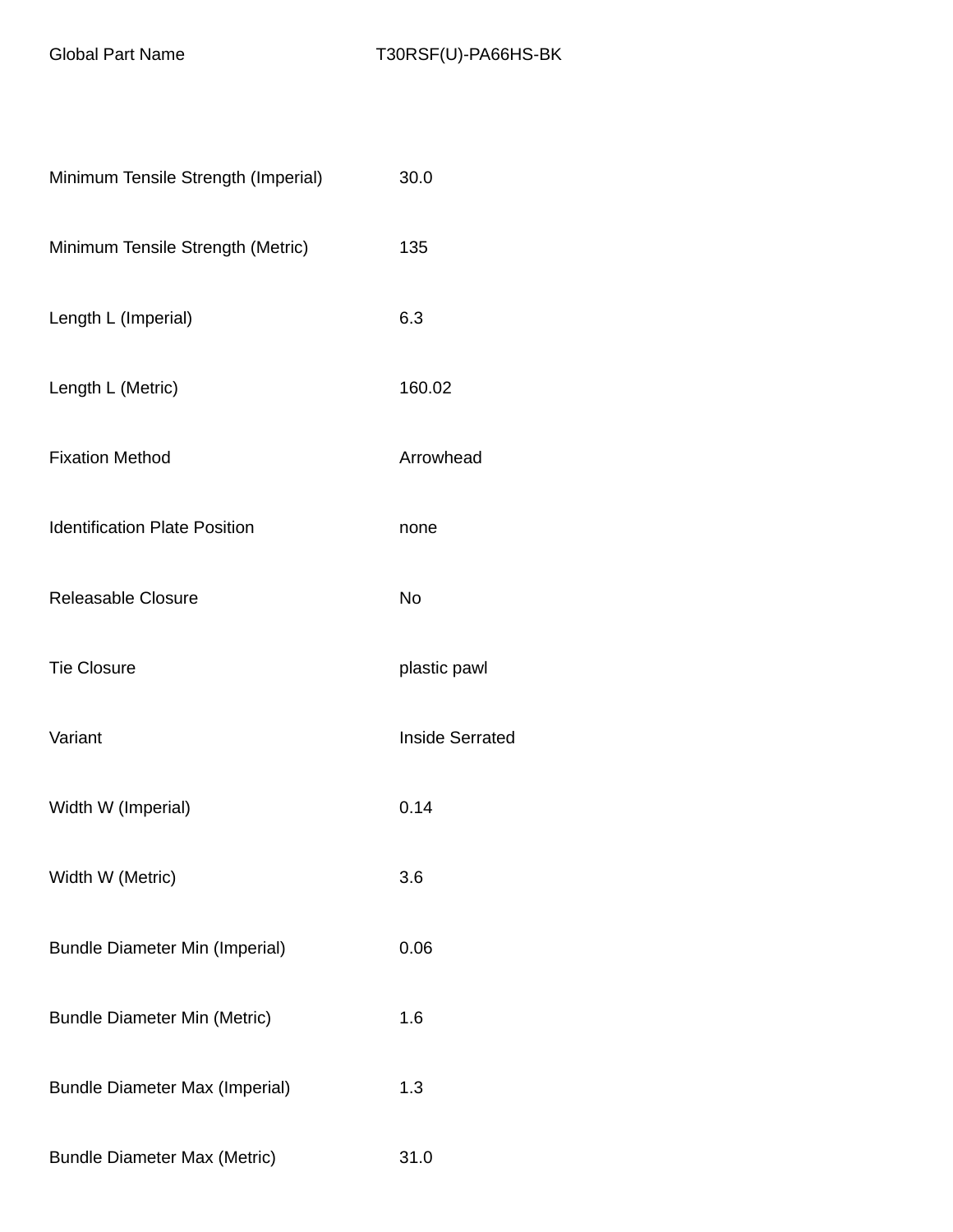| Thickness T (Imperial)                  | 0.05           |
|-----------------------------------------|----------------|
| Thickness T (Metric)                    | 1.2            |
| Height H (Imperial)                     | .20            |
| Height H (Metric)                       | 5.70           |
| Panel Thickness Min (Imperial)          | 0.035          |
| Panel Thickness Max (Imperial)          | 0.094          |
| Panel Thickness Min (Metric)            | 0.9            |
| Panel Thickness Max (Metric)            | 2.4            |
| Mounting Hole Diameter D (Imperial)     | $0.19 - 0.22$  |
| Mounting Hole Diameter D (Metric)       | $4.7 - 5.6$ mm |
| Mounting Hole Diameter D Min (Imperial) | 0.19           |
| Mounting Hole Diameter D Max (Imperial) | 0.22           |
| Mounting Hole Diameter D Max (Metric)   | 5.6            |

Material Material Material Research Material Polyamide 6.6 heat stabilized (PA66HS)

Material Shortcut **PA66HS**